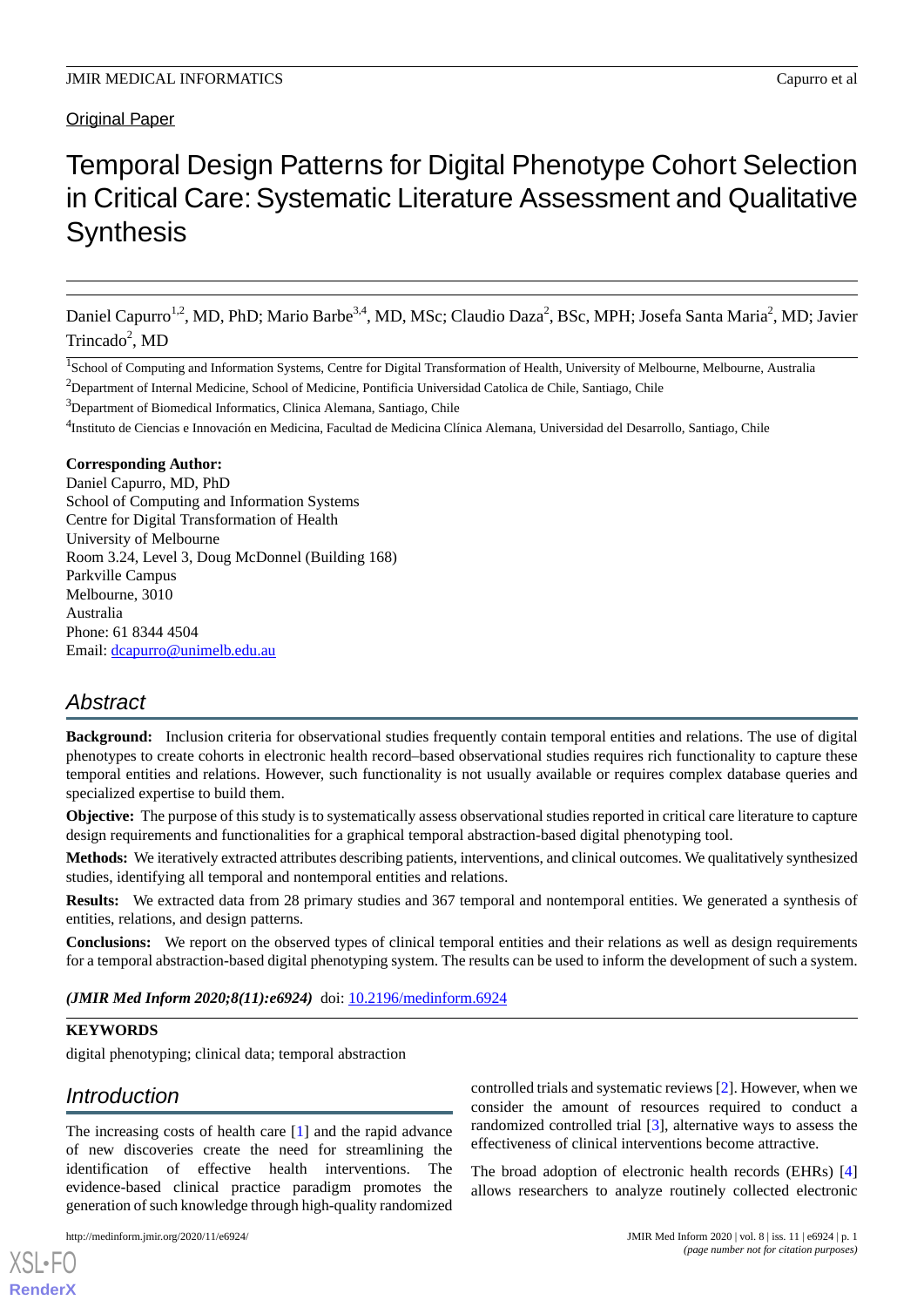clinical data to conduct comparative effectiveness research. A health care system that systematically analyzes clinical data to generate and test hypotheses should be able to learn from itself, becoming a learning health care system [\[5](#page-7-4)]. However, converting a traditional health care system into a learning one faces several organizational, societal, and data-related barriers.

"Good data" is a relative concept [[6\]](#page-7-5), because it depends on who the user is and what the data are being used for. When EHR data are collected primarily for direct patient care and not with the explicit objective of generating knowledge, a majority of the captured information is stored as free text or other types of unstructured format, limiting its reuse potential. Our group has estimated that 75% of all data elements required for calculating clinical quality measures are not available as structured and computable database fields [[7\]](#page-7-6). Similar results have been found about the clinical information required for clinical trial or cohort eligibility criteria [[8\]](#page-7-7). The combination of data and rules to specify the latter are denominated a phenotyping algorithm [\[9\]](#page-7-8); digital phenotypes are the cornerstone of generating new knowledge from routinely collected clinical data and of a learning health care system.

The value of structured data lies in its capacity of being computed without major processing, therefore several attempts have been made to overcome the lack of structured clinical data. A review by Shivade et al [[10\]](#page-7-9) reported that the most frequently used methods to automatically identify patient cohorts based on EHR phenotypes were rule-based systems, natural language processing, and machine learning techniques. In this review a majority of studies involved the use of diagnostic codes to select eligible patients. However, although wide variations are seen, diagnostic codes frequently present poor sensitivity and specificity to accurately determine patients' conditions [\[11](#page-7-10)].

Despite current advances in the area, cohort building systems require a significant amount of effort to develop and test and, in real scenarios, the most commonly used strategy to deal with limited EHR data quality is to use a combination of simple rules and manual verification of clinical data from patient records  $[12]$  $[12]$ . Thus, the field is still open to new and complementary approximations to identify patient cohorts based on digital phenotypes.

Clinical researchers face many barriers when querying clinical databases to find patients that match a specific cohort definition. One problem is that querying clinical databases is a complex task requiring multiple interactions between clinical researchers and database experts. Among those complexities, inclusion criteria frequently define temporal patterns of clinical events, which need convoluted temporal database queries [\[13](#page-8-0)]. This is needed in up to 40% of studies [\[8](#page-7-7)]. Finding patients that meet certain temporal patterns of clinical events could be both a barrier—when systems that do not easily support this feature are not available—and a very powerful tool to accurately retrieve

patient cohorts based on these temporal digital phenotypes. However, systems that easily support this feature are not readily available.

In this study, we systematically reviewed the critical care literature to characterize the temporal representation of inclusion criteria, interventions, and outcomes, used by clinical researchers when designing a clinical study. The product of this review is a set of basic temporal entities, temporal relations, and the resulting temporal phenotype design patterns. The results can be used to inform the design of temporal abstraction-based digital phenotyping systems.

# *Methods*

# **Data Source**

We conducted a systematic literature review of published articles in the critical care domain. Using the Web of Science Journal Citation Reports, we selected the top 5 critical care journals according to their impact factor. Paired reviewers (MB, CD, JT, and JS) manually reviewed all publications and decided on inclusion or exclusion according to criteria described in the following section. Disagreements were solved by consensus.

# **Types of Studies Included**

We included retrospective studies conducted in intensive care unit settings which used data obtained from EHRs, clinical databases generated from EHRs, or through manual chart abstractions. We excluded studies which presented exclusively outpatient or emergency department data.

# **Data Extraction**

For every included study paired reviewers (MB, CD, JT, and JS) manually identified and extracted—using a purposefully built online form—all elements characterizing the study's inclusion criteria, the interventions or exposures being studied (or the comparison group), and primary outcomes as defined by the original study authors following the Patient/Population, Intervention, Comparison, Outcome (PICO) framework [[14\]](#page-8-1). Each attribute was then classified according to the clinical type (diagnosis, vital sign, laboratory result, medication, etc). When these elements contained a temporal dimension as defined by Boland et al [[15\]](#page-8-2), they were abstracted as *temporal intervals* or *instants*. For example, if the study included patients that underwent mechanical ventilation, because mechanical ventilation occurs during a period of time, such inclusion criteria would be abstracted as a mechanical ventilation interval; in the case of a single dose of antibiotics, that would be abstracted as a drug administration instant. Attributes that were not suitable to be represented as temporal attributes—such as sex, race—were represented as nontemporal patient attributes. A representation of the data extraction process can be seen in [Figure 1](#page-2-0).

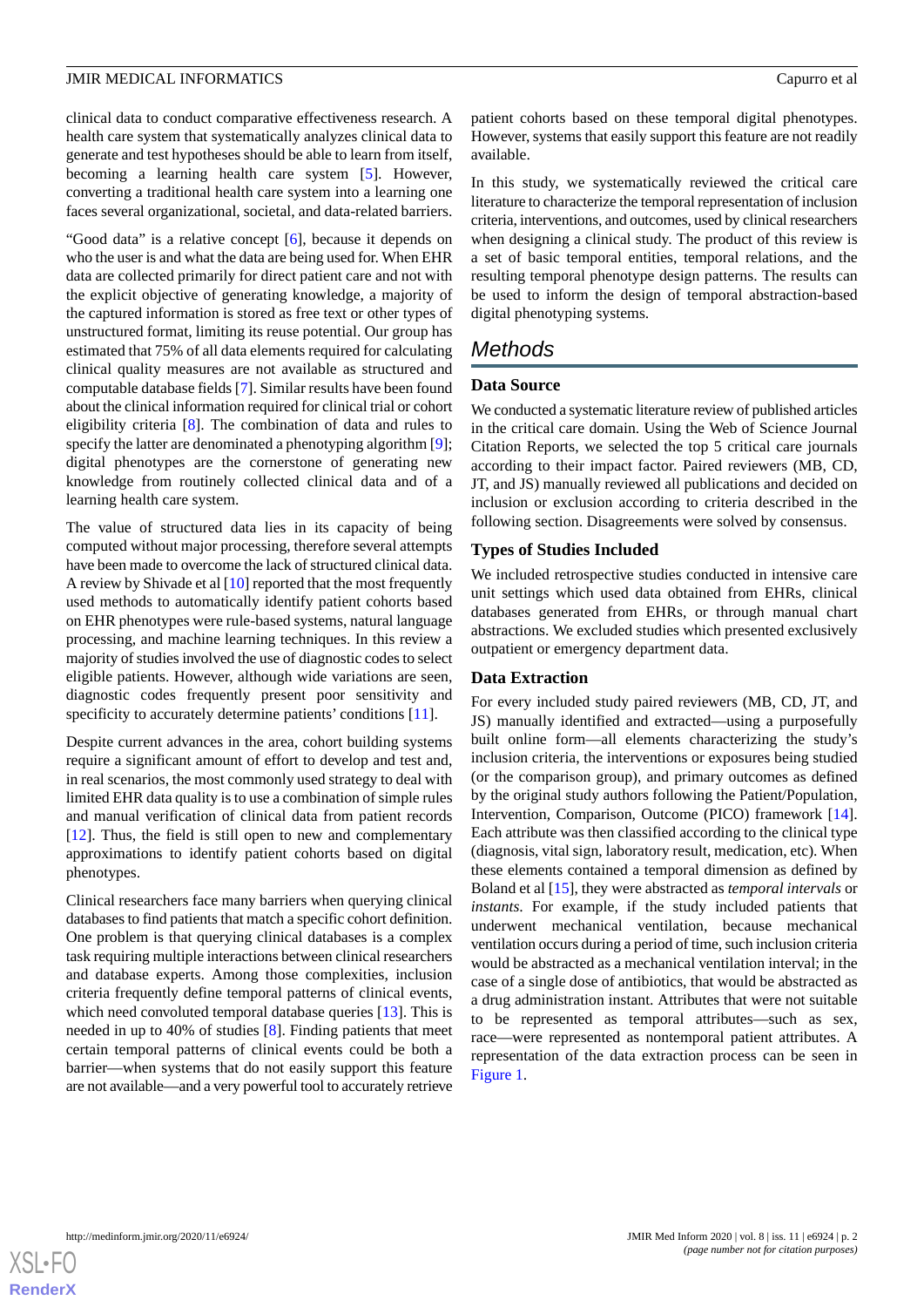<span id="page-2-0"></span>Figure 1. Overview of the data extraction process.



When possible, if an interval or instant was itself an abstraction of lower-level concepts, it was decomposed into its parts according to the description explicitly provided or cited by the authors. If there were no details in the paper, we used standard definitions, when available. For example, when a systemic inflammatory response syndrome [\[16](#page-8-3)] was used as an inclusion criterion, we abstracted its components as determined by systemic inflammatory response syndrome definition at the time of the study: body temperature, heart rate, respiratory rate, arterial CO<sub>2</sub> pressure, and white blood cells. If standard definitions were not available, we did not decompose that interval and it was extracted as the authors described it. Clinical events that are stored as free-text format—whether because they are traditionally stored in this form or it is the only available format, such as radiology reports or surgical protocols—were not represented in the abstractions.

To minimize variability in the data extraction process, all researchers followed an initial training period. Researchers classified the identified elements—inclusion criteria, interventions or exposures, and outcomes—using the framework described above. Discrepancies on the concept extraction and temporal representations were resolved by group agreement. We performed descriptive statistics from the concept extractions and the temporal elements obtained.

The abstraction process was conducted iteratively and continued until the point of saturation. We predefined saturation as being met when including additional studies did not add any new types of temporal elements.

Finally, researchers systematically documented temporal and nontemporal relationships between the identified temporal elements. This allowed us to identify the temporal query design patterns present in the literature. Finally, we documented the required functionality for a novel temporal abstraction-based system to identify patient cohorts, interventions/exposures, and outcomes in large clinical databases.

# *Results*

# **Data Extraction**

After iteratively extracting clinical concepts, the point of saturation—where no new types of temporal elements were identified—was reached after reviewing 28 primary studies. We obtained a total of 362 clinical entities, 48.6% (n=176) were inclusion criteria, 24.3% (n=88) were classified as interventions or exposures, and 27.0% (n=98) were outcomes. Abstracted entities were further classified into categories according to their clinical type, which are described, with examples, in [Table 1](#page-3-0). Therapeutic interventions (26.2%, 95/362), diagnostic tests (20.7%, 75/362), and vital signs (11.3%, 41/362) categories covered almost 60% of all entities.

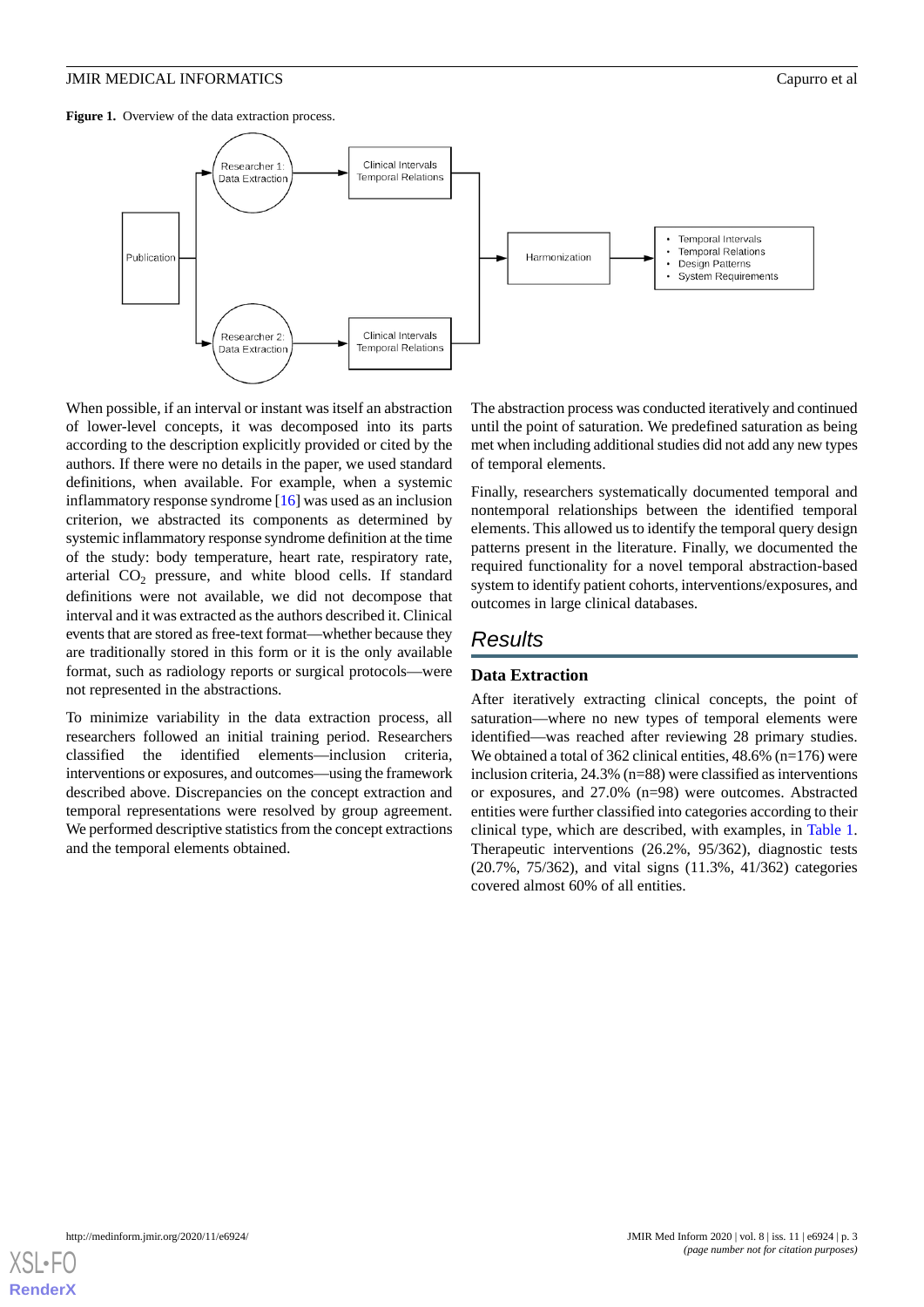<span id="page-3-0"></span>

|  |  |  |  |  | <b>Table 1.</b> Categories, examples, and frequencies of identified clinical entities $(N=362)$ . |  |  |  |
|--|--|--|--|--|---------------------------------------------------------------------------------------------------|--|--|--|
|--|--|--|--|--|---------------------------------------------------------------------------------------------------|--|--|--|

| Classification               | Example                                                     | Count, $n$ $(\%)$ |  |
|------------------------------|-------------------------------------------------------------|-------------------|--|
| Therapeutic intervention     | Drugs or procedures: vancomycin, orotracheal intubation     | 95(26.2)          |  |
| Laboratory/diagnostic tests  | Serum creatinine, hematocrit                                | 75(20.7)          |  |
| Vital signs                  | Body temperature, respiratory rate, central venous pressure | 41 (11.3)         |  |
| Diagnosis                    | Pneumonia, urinary infection                                | 35(9.7)           |  |
| Patient location             | Intensive care unit hospitalization, patient transfer       | 26(7.2)           |  |
| Clinical scores              | APACHE II <sup>a</sup> , Cerebral Performance Category      | 25(6.9)           |  |
| Nontemporal attribute        | Sex, ethnicity                                              | 17(4.7)           |  |
| Death                        | In-hospital deaths, 30-day mortality                        | 15(4.1)           |  |
| Physical examination finding | Pupil diameter, abdominal pain                              | 11(3.0)           |  |
| Past medical history         | History of trauma                                           | 7(1.9)            |  |
| Disposition                  | Discharge to home, institution, or other health center      | 5(1.4)            |  |
| Other                        | Appropriate antibiotic usage                                | 10(2.8)           |  |

<sup>a</sup>APACHE II: Acute Physiology And Chronic Health Evaluation II.

#### **Temporal Entities—Instants and Intervals**

Of the 362 abstracted entities, 328 could be classified as clinical instants or intervals. Most entities could be abstracted as instants (54.1%, 196/362). This type of abstraction is used to represent a clinical event that does not have a duration but has a timestamp. For example, one inclusion criteria in this category was "the presence of arterial lactate > 2.5 mmol/L." As much as 36.5% (132/362) of abstracted entities were of type interval. This type of abstraction is used to represent a clinical event that has a duration—defined by a start and end time—greater than 0. An example of a clinical interval is "noninvasive mechanical ventilation for at least 48 hours."

#### **Types of Clinical Intervals**

Further analysis of clinical intervals showed that they can also be subdivided into 3 different categories:

Instant-based intervals: clinical intervals that are abstractions of identical instants. An example of this is hypothermia interval in which the interval is an abstraction of multiple instants of low body temperature measurements. Sometimes specific conditions have to be met to abstract this kind of interval: a time interval for a patient receiving more than 100 mL/hour of intravenous fluids. In other occasions, the instants were only used as categorical variables, regardless of the quantity: patient receiving normal saline infusion.

- Bounded intervals: clinical intervals that are abstractions of specific instants defining their start and end times. An example of this is a hospitalization interval, where the start is defined by an admission instant and the end is defined by a discharge instant. Additional arithmetic operations may need to be applied to these intervals, for example, a clinical interval describing a hospitalization longer than 7 days.
- Moving window intervals: clinical intervals where a specific condition needs to be met during a predefined window of time. An example of this was an oliguria interval, in which the condition oliguria (urinary output  $< 0.5$  mL/kg/hour) has to be met during a 6-hour window. This denomination is consistent with previous descriptions [\[17](#page-8-4)].

Graphic examples of the 3 types of intervals are presented in [Figure 2](#page-4-0).

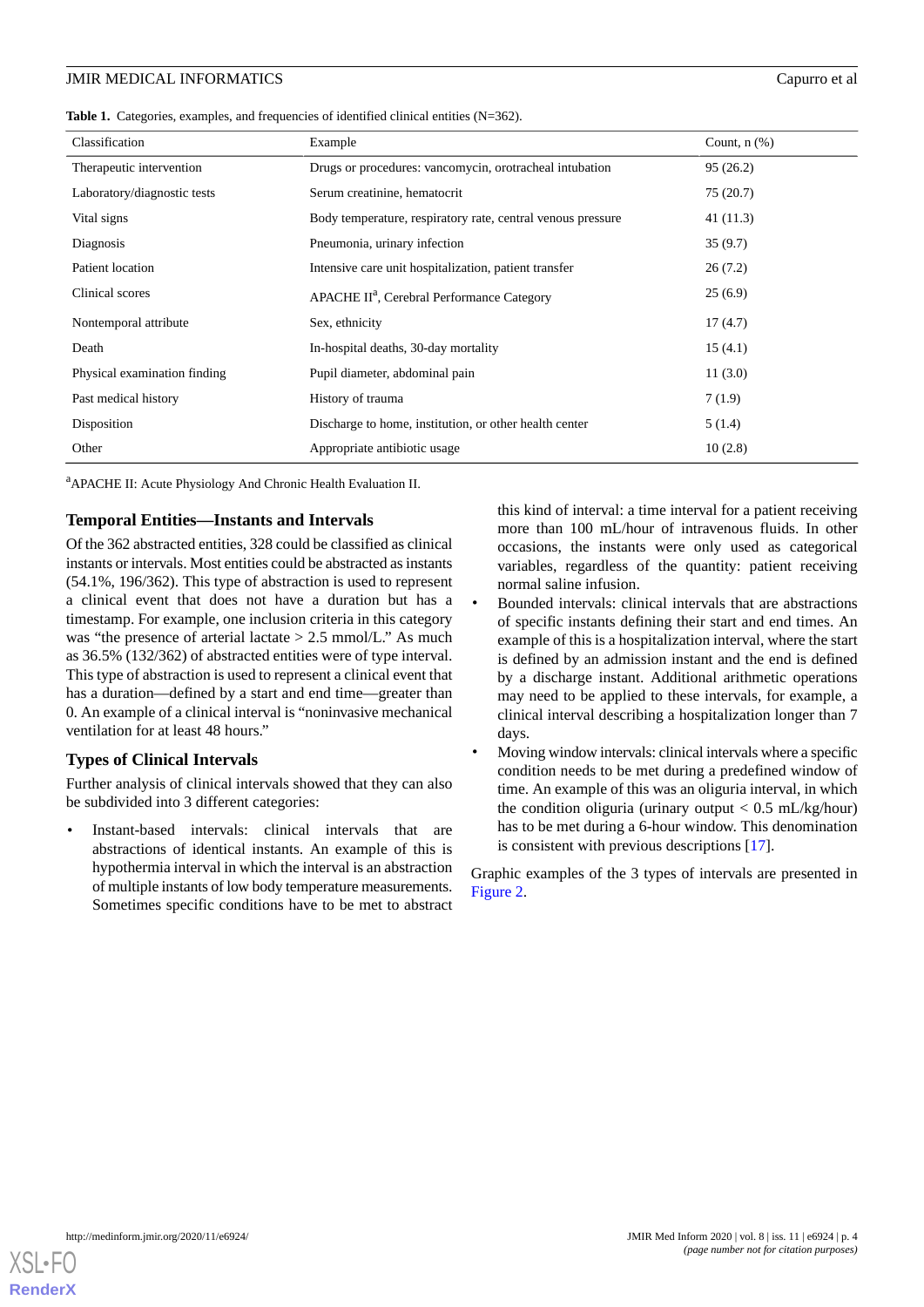<span id="page-4-0"></span>Figure 2. Three observed categories of clinical temporal intervals.



#### **Within-Interval Calculations**

In a small subset of intervals, arithmetic calculations were needed to correctly abstract them. For example, calculating an interval of pulse pressure variation (PPV) within a defined range would require calculating PPV (%) =  $100 \times 2$  ([PP<sub>max</sub> –  $PP_{min}$ ]/[PP<sub>max</sub> + PP<sub>min</sub>]) at each instant before executing the abstraction. Other examples of within-interval calculations included counting the number of instants occurring inside an abstracted interval. An example of this would be an outcome defined as the number of chest x-rays performed on each patient during his or her stay in the intensive care unit; the interval is of type bounded (admission/discharge from the intensive care unit) and we need to count the number of additional instants (chest x-rays) occurring within the interval.

#### **Temporal and Atemporal Relations**

We explored the temporal relations between instants and intervals and, as expected, all of them conformed to the temporal logic described by Allen [[18\]](#page-8-5). Briefly, Allen described 13 possible temporal relations between a pair of intervals. Examples of these are the before, equal, and overlap temporal relations, among others. Graphic examples are presented in [Figure 3](#page-4-1).

<span id="page-4-1"></span>Figure 3. Examples of temporal relations. (A) Before/After (B) Overlap Interval A Interval B Interval A Interval B (C) Equals (D) During Interval A Interval A Interval B Interval B

In addition, some intervals were constructed by combinations of Boolean relations between intervals and instants. For example, to adequately represent a pediatric sepsis interval as defined by the International Pediatric Sepsis Consensus Conference [[19\]](#page-8-6) as required by the study authors, we required the Boolean relation AND between 6 different instants, and each one of them temporally related to an instant-based interval.

Some of the extracted entities did not have a temporal component and were denominated nontemporal patient attributes. Examples of these are age, race, and sex.

Finally, 5.5% (20/362) of the extracted concepts were not able to be represented using this proposed framework. For example, the outcome appropriate antimicrobial administration defined as whether the isolated bacteria were susceptible to the

[XSL](http://www.w3.org/Style/XSL)•FO **[RenderX](http://www.renderx.com/)**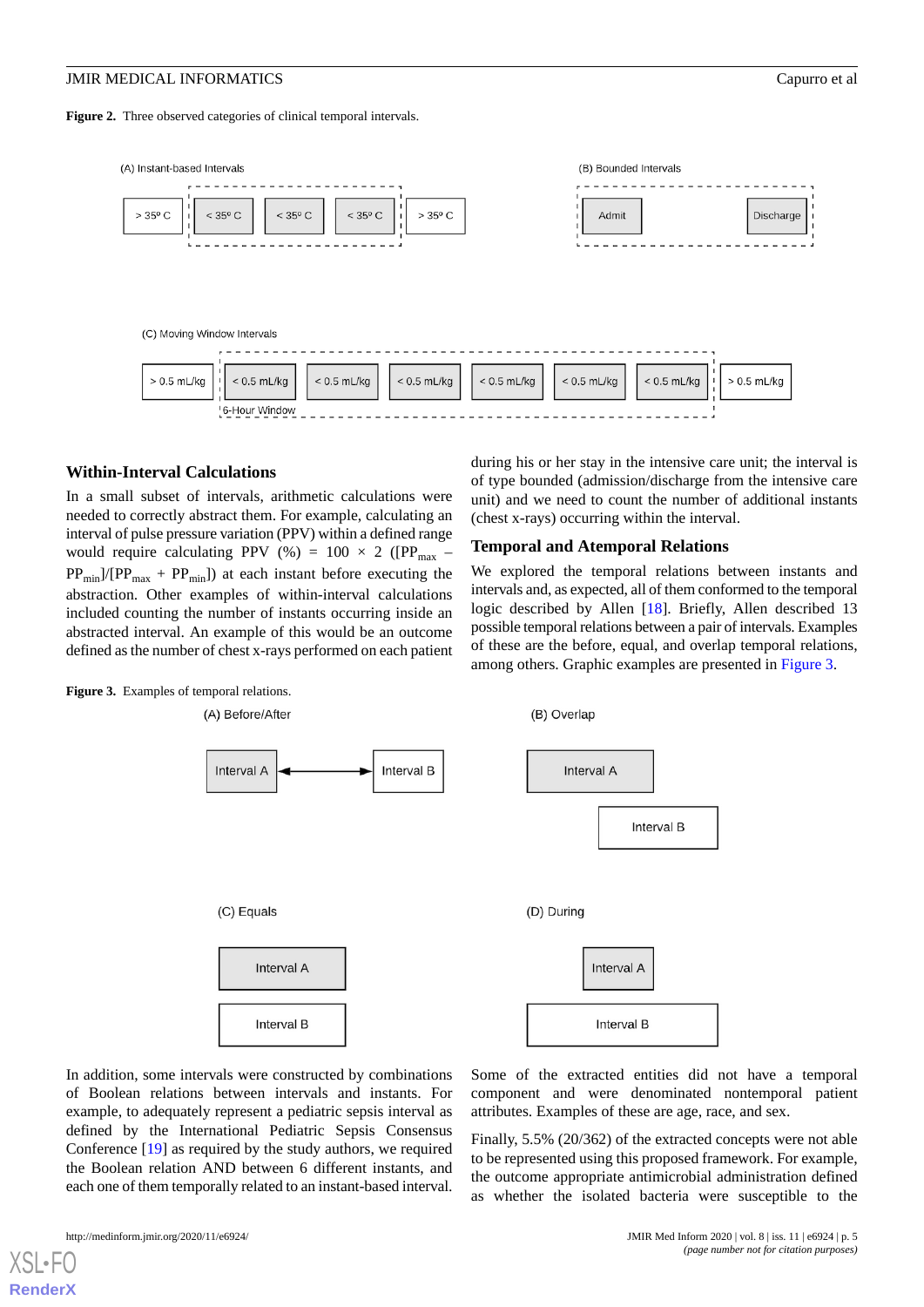administered antibiotic implies a qualitative interpretation of a laboratory examination, which is out of scope of a temporal representation of clinical entities.

#### **Nested Queries**

One additional functionality that was particularly salient was the need to perform nested queries. In a nested query, a query uses the output of another query as its input. Observational studies frequently explore the effect of a specific exposure; this study design involves creating 2 patient cohorts that are identical except for the exposure. When the outcome is assessed in both cohorts, a nested query is the most natural way to satisfy this requirement:

#### SELECT (Outcome Phenotype) FROM (Exposure Cohort)

In this case *Outcome Phenotype* and *Exposure Cohort* are both themselves queries.

#### **Design Patterns**

The combination of temporal entities (instants and intervals), temporal relations, and nontemporal patient attributes can be used to describe the different observed patterns. A graphic description is presented in [Figure 4](#page-6-0).

Intervals can be temporally related to either instants or intervals. The same was observed for instants. We observed all 13 temporal relations described by Allen [\[18](#page-8-5)]. We call a pair of temporally related temporal entities (ie, Interval–Relation–Interval) a basic pattern. These basic patterns can, in turn, be related to other temporal entities or other temporal patterns. Those relations can be either temporal or through Boolean operators (AND, OR, Exclusive OR, NOT).

Intervals can use external variables as a condition to meet either before or after being abstracted. The first case would be the abstraction of an interval of reduced urinary output (<5 mL/kg/hour), in which each urinary output instant needs to be checked against the patient's body weight (the external variable) before being added to the interval. An example for the second case could be *total dose of prednisone less than 10 mg/kg*. This interval is abstracted from individual instants of prednisone administration and after the interval is abstracted, it is checked against the patient's body weight (the external variable). A final case was seen when an internal calculation—using information completely contained within the interval—was needed to be performed to generate the required attribute for the interval. An example of this would be an interval of a series of chest x-rays and, at the end, the number of x-rays would be calculated to create the interval total number of chest x-rays per week.

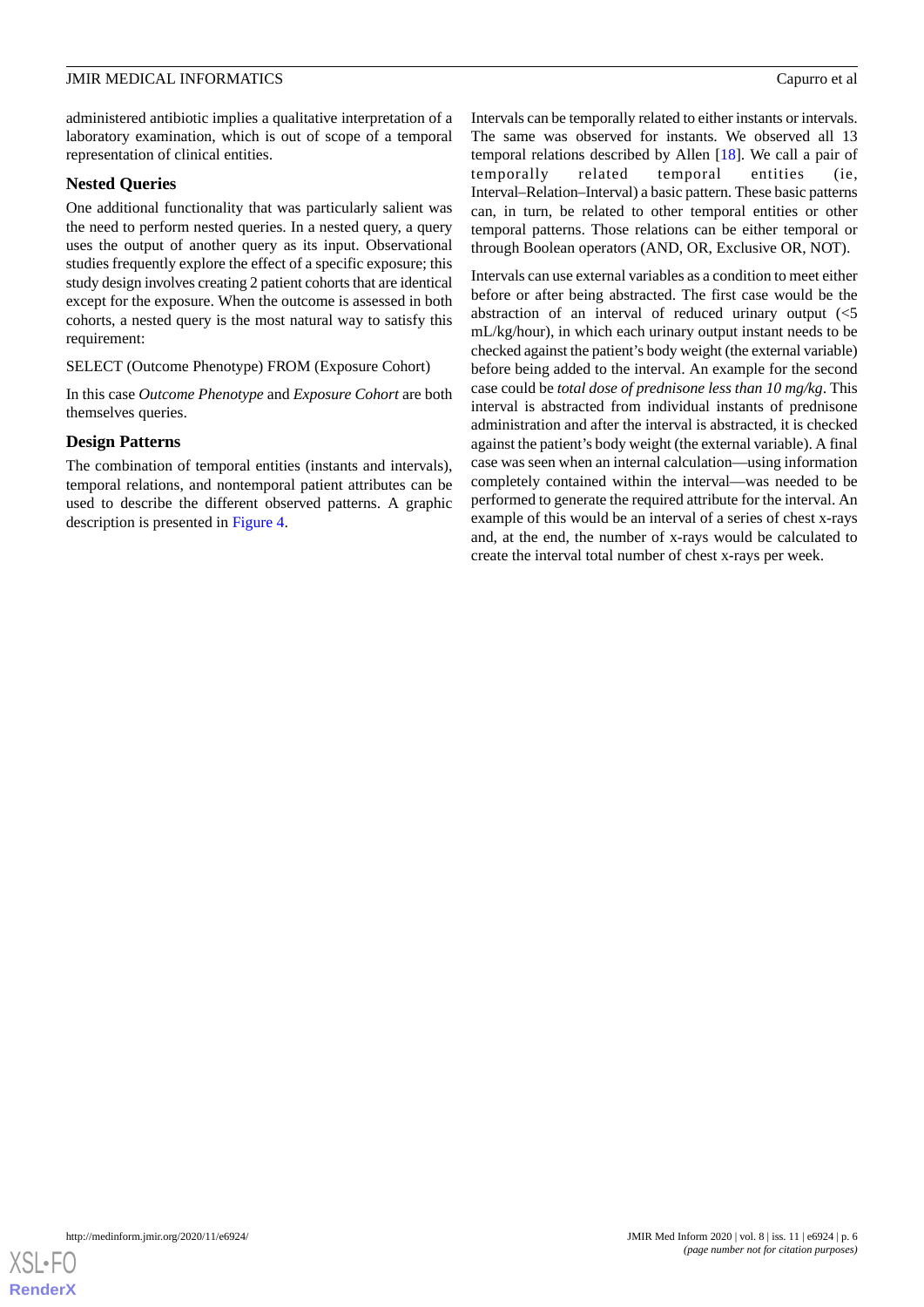<span id="page-6-0"></span>**Figure 4.** Examples of identified clinical temporal design patterns. ICU: intensive care unit.



# *Discussion*

# **Main Findings**

This study presents a systematic, literature-based assessment of design requirements to develop a temporal abstraction-based digital phenotyping tool. Such a tool would facilitate the conduction of retrospective clinical studies in critical care using routinely collected electronic clinical data through enabling a rich description of clinical phenotypes. Once validated, these temporally abstracted digital phenotypes should be able to correctly represent patient cohorts, clinical interventions or exposures, as well as relevant clinical outcomes. The iterative nature of this review, which was conducted until reaching information saturation, adds robustness to its findings.

[XSL](http://www.w3.org/Style/XSL)•FO **[RenderX](http://www.renderx.com/)**

The initial findings of this review are consistent with previous research describing the nature of temporal clinical entities, in the form of clinical instants and intervals [[20\]](#page-8-7), as well as temporal relationships between these entities [[18\]](#page-8-5). Other temporal abstraction-based digital phenotyping systems have been described in the past [\[21](#page-8-8),[22\]](#page-8-9); however, there are no reports that their development has been informed by systematically reviewing observational studies. As a consequence, this study adds 3 additional functionalities that may facilitate the creation of digital phenotypes for observational research.

First, this review shows that 3 subtypes of clinical intervals—instant-based, bounded, and moving window—are necessary to adequately represent digital phenotypes. Second, in addition to these interval subtypes, there is a need to perform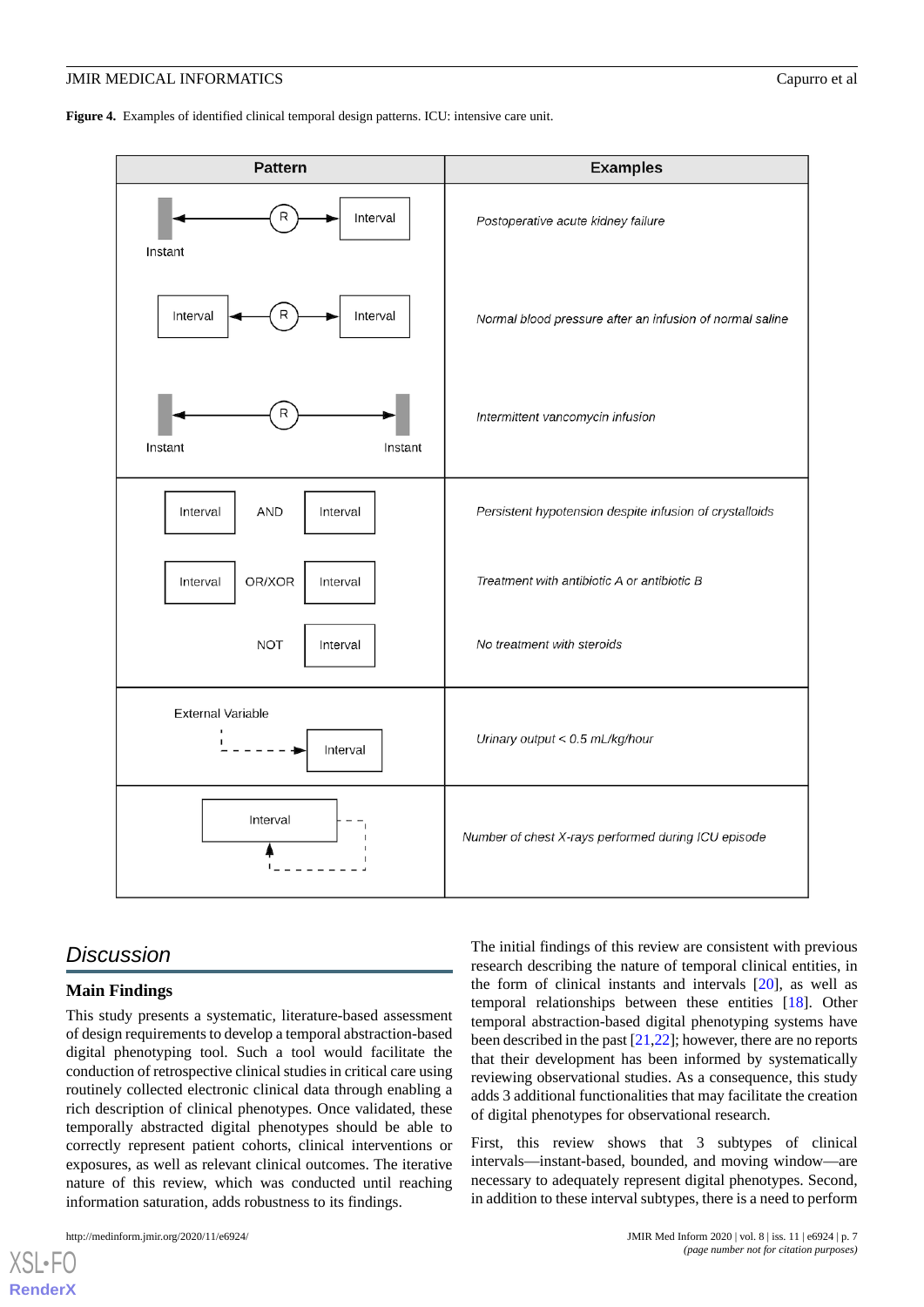calculations both within a clinical interval and with data external to the interval being abstracted. The third component involves the need to allow for nested queries when building digital phenotypes for observational studies. Other findings of this systematic review confirm the need to query for temporal relations and Boolean relations as described by Mo et al [\[23](#page-8-10)] in their desiderata for digital phenotyping. Finally, it is essential to highlight the need to generate high-quality temporal metadata during routine clinical documentations because temporal queries are an essential component of digital phenotyping.

# **Limitations**

The main limitation of this review is its focus only on intensive care studies. We chose this setting given the temporal density of clinical data collected during critical care episodes. We cannot claim that these findings will be similar in other clinical domains; that statement would need to be explicitly verified in additional studies. A second limitation is the exclusion of inclusion criteria based on free text contained in clinical notes or reports. This was an explicit decision given our goal of designing a digital phenotyping system able to abstract higher-level concepts from structured data without relying on free text. We still need to demonstrate the feasibility of this approach [\[24](#page-8-11)].

# **Acknowledgments**

This work was supported by DC's CONICYT-FONDECYT (Chile) grant (no. 11130577).

# **Authors' Contributions**

MB contributed with data analysis, manuscript write-up, and final document review. CD, JS, and JT contributed with data analysis and final document review. DC contributed with study conceptualization and design, data analysis, manuscript write-up, final document review, and decision to submit.

# **Conflicts of Interest**

<span id="page-7-0"></span>None declared.

# <span id="page-7-1"></span>**References**

- <span id="page-7-2"></span>1. Schäferhoff M, Martinez S, Ogbuoji O, Sabin ML, Yamey G. Trends in global health financing. BMJ 2019 May 20;365:l2185 [[FREE Full text](http://europepmc.org/abstract/MED/31109918)] [doi: 10.1136/bmj.12185] [Medline: [31109918](http://www.ncbi.nlm.nih.gov/entrez/query.fcgi?cmd=Retrieve&db=PubMed&list_uids=31109918&dopt=Abstract)]
- <span id="page-7-3"></span>2. Westreich D, Edwards JK, Lesko CR, Cole SR, Stuart EA. Target Validity and the Hierarchy of Study Designs. Am J Epidemiol 2019 Feb 01;188(2):438-443 [\[FREE Full text](http://europepmc.org/abstract/MED/30299451)] [doi: [10.1093/aje/kwy228\]](http://dx.doi.org/10.1093/aje/kwy228) [Medline: [30299451](http://www.ncbi.nlm.nih.gov/entrez/query.fcgi?cmd=Retrieve&db=PubMed&list_uids=30299451&dopt=Abstract)]
- <span id="page-7-4"></span>3. Tunis SR, Stryer DB, Clancy CM. Practical clinical trials: increasing the value of clinical research for decision making in clinical and health policy. JAMA 2003 Sep 24;290(12):1624-1632. [doi: [10.1001/jama.290.12.1624](http://dx.doi.org/10.1001/jama.290.12.1624)] [Medline: [14506122](http://www.ncbi.nlm.nih.gov/entrez/query.fcgi?cmd=Retrieve&db=PubMed&list_uids=14506122&dopt=Abstract)]
- <span id="page-7-5"></span>4. Palabindala V, Pamarthy A, Jonnalagadda NR. Adoption of electronic health records and barriers. J Community Hosp Intern Med Perspect 2016;6(5):32643 [\[FREE Full text\]](http://europepmc.org/abstract/MED/27802857) [doi: [10.3402/jchimp.v6.32643\]](http://dx.doi.org/10.3402/jchimp.v6.32643) [Medline: [27802857\]](http://www.ncbi.nlm.nih.gov/entrez/query.fcgi?cmd=Retrieve&db=PubMed&list_uids=27802857&dopt=Abstract)
- <span id="page-7-6"></span>5. Budrionis A, Bellika JG. The Learning Healthcare System: Where are we now? A systematic review. J Biomed Inform 2016 Dec;64:87-92. [doi: [10.1016/j.jbi.2016.09.018](http://dx.doi.org/10.1016/j.jbi.2016.09.018)] [Medline: [27693565\]](http://www.ncbi.nlm.nih.gov/entrez/query.fcgi?cmd=Retrieve&db=PubMed&list_uids=27693565&dopt=Abstract)
- <span id="page-7-7"></span>6. Kahn MG, Callahan TJ, Barnard J, Bauck AE, Brown J, Davidson BN, et al. A Harmonized Data Quality Assessment Terminology and Framework for the Secondary Use of Electronic Health Record Data. EGEMS (Wash DC) 2016;4(1):1244 [[FREE Full text](http://europepmc.org/abstract/MED/27713905)] [doi: [10.13063/2327-9214.1244\]](http://dx.doi.org/10.13063/2327-9214.1244) [Medline: [27713905](http://www.ncbi.nlm.nih.gov/entrez/query.fcgi?cmd=Retrieve&db=PubMed&list_uids=27713905&dopt=Abstract)]
- <span id="page-7-8"></span>7. Capurro D, Yetisgen M, van Eaton E, Black R, Tarczy-Hornoch P. Availability of structured and unstructured clinical data for comparative effectiveness research and quality improvement: a multisite assessment. EGEMS (Wash DC) 2014;2(1):1079 [[FREE Full text](http://europepmc.org/abstract/MED/25848594)] [doi: [10.13063/2327-9214.1079\]](http://dx.doi.org/10.13063/2327-9214.1079) [Medline: [25848594](http://www.ncbi.nlm.nih.gov/entrez/query.fcgi?cmd=Retrieve&db=PubMed&list_uids=25848594&dopt=Abstract)]
- <span id="page-7-9"></span>8. Ross J, Tu S, Carini S, Sim I. Analysis of eligibility criteria complexity in clinical trials. Summit Transl Bioinform 2010 Mar 01;2010:46-50 [\[FREE Full text\]](http://europepmc.org/abstract/MED/21347148) [Medline: [21347148\]](http://www.ncbi.nlm.nih.gov/entrez/query.fcgi?cmd=Retrieve&db=PubMed&list_uids=21347148&dopt=Abstract)
- <span id="page-7-10"></span>9. Overby CL, Weng C, Haerian K, Perotte A, Friedman C, Hripcsak G. Evaluation considerations for EHR-based phenotyping algorithms: A case study for drug-induced liver injury. AMIA Jt Summits Transl Sci Proc 2013;2013:130-134 [[FREE Full](http://europepmc.org/abstract/MED/24303321) [text](http://europepmc.org/abstract/MED/24303321)] [Medline: [24303321](http://www.ncbi.nlm.nih.gov/entrez/query.fcgi?cmd=Retrieve&db=PubMed&list_uids=24303321&dopt=Abstract)]
- <span id="page-7-11"></span>10. Shivade C, Raghavan P, Fosler-Lussier E, Embi PJ, Elhadad N, Johnson SB, et al. A review of approaches to identifying patient phenotype cohorts using electronic health records. J Am Med Inform Assoc 2014;21(2):221-230 [\[FREE Full text](http://europepmc.org/abstract/MED/24201027)] [doi: [10.1136/amiajnl-2013-001935\]](http://dx.doi.org/10.1136/amiajnl-2013-001935) [Medline: [24201027\]](http://www.ncbi.nlm.nih.gov/entrez/query.fcgi?cmd=Retrieve&db=PubMed&list_uids=24201027&dopt=Abstract)
- 11. Khan A, Ramsey K, Ballard C, Armstrong E, Burchill LJ, Menashe V, et al. Limited Accuracy of Administrative Data for the Identification and Classification of Adult Congenital Heart Disease. J Am Heart Assoc 2018 Jan 12;7(2):e007378 [\[FREE](http://www.ahajournals.org/doi/full/10.1161/JAHA.117.007378?url_ver=Z39.88-2003&rfr_id=ori:rid:crossref.org&rfr_dat=cr_pub%3dpubmed) [Full text\]](http://www.ahajournals.org/doi/full/10.1161/JAHA.117.007378?url_ver=Z39.88-2003&rfr_id=ori:rid:crossref.org&rfr_dat=cr_pub%3dpubmed) [doi: [10.1161/JAHA.117.007378](http://dx.doi.org/10.1161/JAHA.117.007378)] [Medline: [29330259](http://www.ncbi.nlm.nih.gov/entrez/query.fcgi?cmd=Retrieve&db=PubMed&list_uids=29330259&dopt=Abstract)]
- 12. Weng C, Tu SW, Sim I, Richesson R. Formal representation of eligibility criteria: a literature review. J Biomed Inform 2010 Jun;43(3):451-467 [\[FREE Full text\]](https://linkinghub.elsevier.com/retrieve/pii/S1532-0464(09)00159-2) [doi: [10.1016/j.jbi.2009.12.004](http://dx.doi.org/10.1016/j.jbi.2009.12.004)] [Medline: [20034594](http://www.ncbi.nlm.nih.gov/entrez/query.fcgi?cmd=Retrieve&db=PubMed&list_uids=20034594&dopt=Abstract)]

[XSL](http://www.w3.org/Style/XSL)•FO **[RenderX](http://www.renderx.com/)**